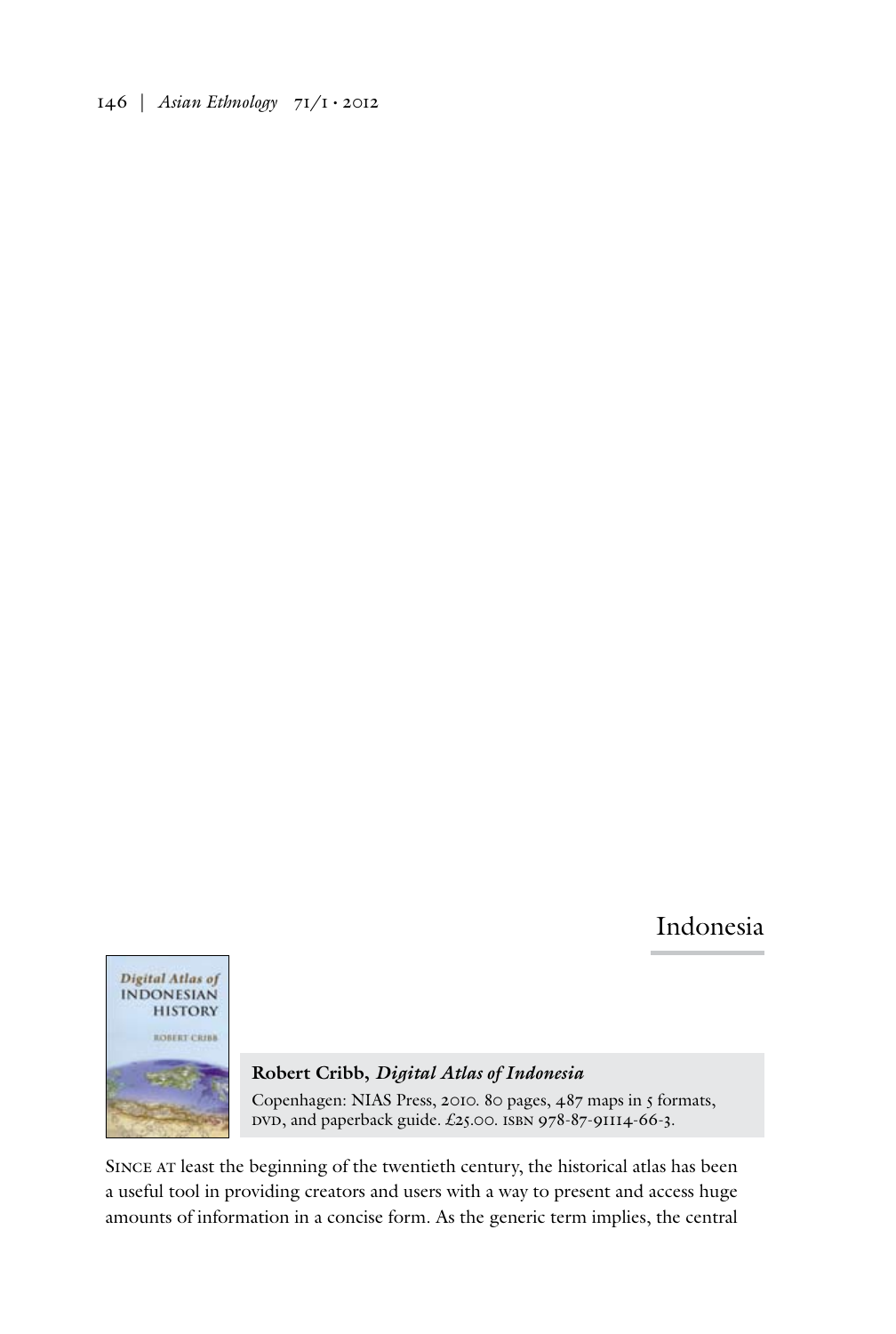organizing feature of a historical atlas is typically the map, in relation to which geographically-based elements are anchored. Historical atlases have traditionally been didactic vehicles for presenting the grand European narrative, implicitly mapping the historical development of "the nation," of Western civilization, or Eurocentric versions of "world history." In more recent times the model has been widely adopted to demonstrate the development of nation and cultural heritage.

While all national entities have disparate and complex social, cultural, and political narratives, the geographical and human composition of the Indonesian nation and the ongoing process of national identity formation make it possibly the most complex on the planet. The *Digital Atlas* is therefore a particularly effective use of this (atlas) format. It provides an encyclopedic range of information about Indonesia based on almost five hundred mainly large-scale maps, together with a range of further historical maps available online through its dedicated website. It also brings the advantages of ease of access, portability, and comparability. Thus it represents, both in form and content, a useful upgrade on Cribb's initial *Historical Atlas of Indonesia* (University of Hawai'i Press and New Asian Library, 2000) which at the time was widely welcomed as providing the first (since colonial times) accessible (for international students) resource mapping Indonesia's past.

As an internationally-recognized historian of Indonesia and having contributed much to setting out the framework of that history, Cribb's *Atlas* reflects in outline what has become the standard narrative. Central, of course, is the mapping of Indonesia's nationalist history in the twentieth century and the historical antecedents to which this lays claim. It is recognizably Indonesia-centric in its treatment of the colonial period and the pre-colonial past. Specific maps cover important developments in the Sukarno era (for example, the Permesta rebellions of the 1950s), the Soeharto era (for example, the transmigration programs) and the more recent "reform era" (for example, the violence in Maluku). It also presents much important detail related to and derived from the colonial era.

Readers of this journal will find the mapping of Indonesia's linguistic and ethnic communities, including reference to both contemporary and colonial categories, of particular interest. In the "Search by topic" alphabetical index one finds reference to every group and subgroup in the archipelago. It also includes detailed mapping of recent demographic trends which have both anthropological and political significance, such as the presence of Bugis and Javanese communities in Papua. Each map is accompanied by a brief historical summary/description and a limited list of further reading. A sidebar on each map page provides a hyperlink to related maps and thus lures the reader/viewer on through a linked thread (sometimes it may seem a labyrinthine network) of further maps. If lost in this sequence, readers can immediately relocate themselves by using the other side bar where they are reminded that all maps can be located by topic, place name, date, or map name. Users can also approach the digital atlas in a more systematic fashion as it is organized in chapters: "Landscape and Environment," "Peoples, States and Societies to 1800," "The Netherlands Indies 1800–1942," "War, Independence and Political Transformations 1950–1998," and "The reform era, 1999 to the present." The latter chapter is the major addition from the earlier book version.